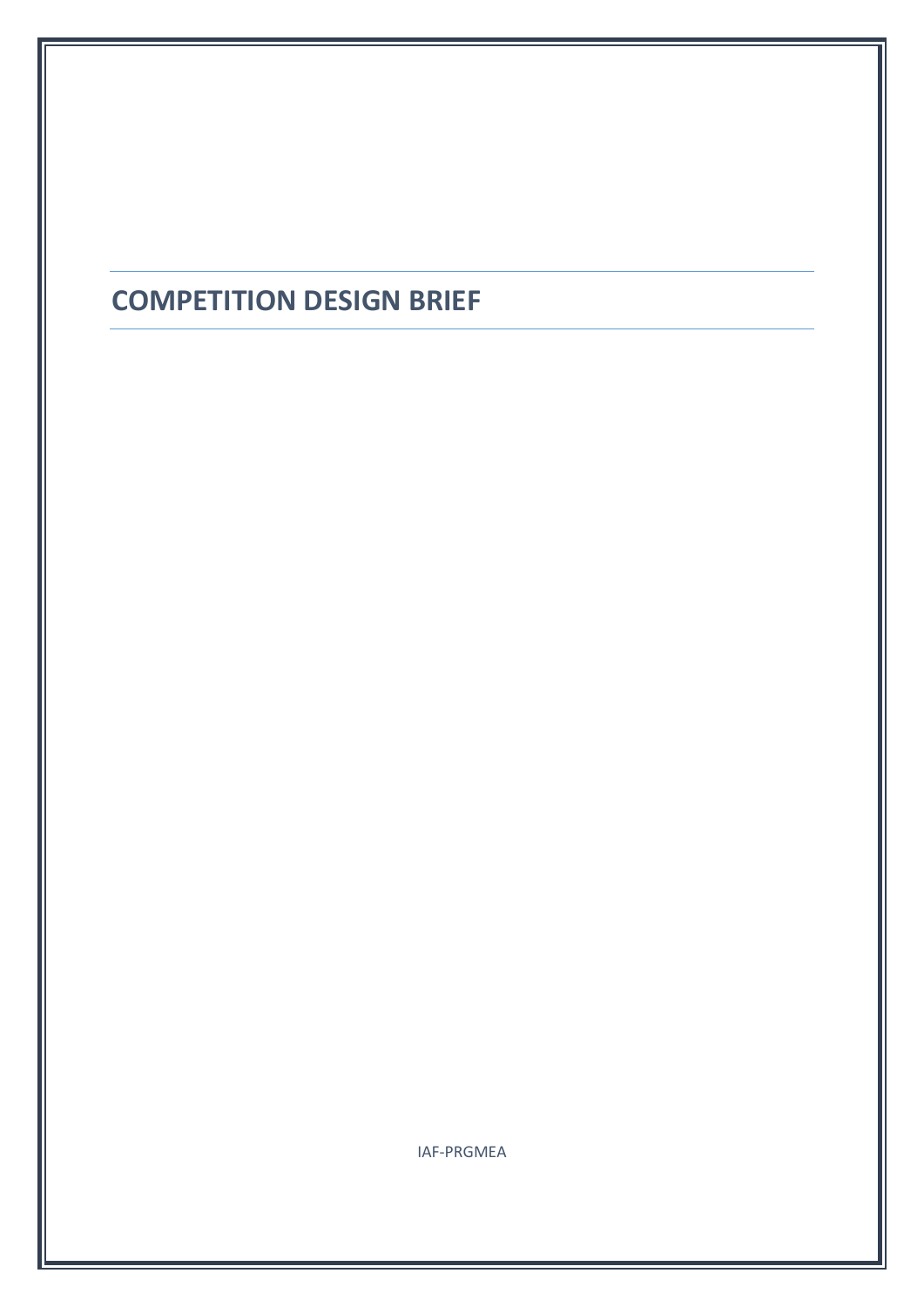## **COMPETITION DESIGN BRIEF**

- I. The participant must design a womenswear, menswear or unisex sustainable, read to wear outfit for contemporary, fashion-forward individuals who respect the planet Earth.
- II. Using techniques such as reusing, recycling and upcycling.
- III. The product must consist of at least 50% in weight of textile waste.
- IV. The participant must be able to demonstrate reproducibility, scalability and marketability of the product.
- V. Create three sketches of ready to wear and one sketch for final gala event. (complete outfit not necessary at this stage)
- VI. If you are successful in becoming one of the ten finalists, you must then make one showpiece for the gala dinner. Ten final outfits will be exhibited and voted during the gala dinner.
- VII. If selected for the competition, provide a 500 word brief about the idea, inspiration and techniques involved in the making of the design.
- VIII. A demonstration is also attached with the application pack for reference only.
- IX. The participant must submit one mood board, illustrating the inspiration, theme and colour pallet. This will show the selected materials and trims.
- X. Reconstruction of materials from textile waste should also be demonstrated. (Reference available in application pack)
- XI. There will a workshop held on sustainable fashion for the selection of participants and for fashion guidance.
- XII. All participants must bring their portfolios on the day of the workshop.

Our jury will be looking for the evidence of the concept of sustainability in design thinking and the submissions of participants.

Entries will be judged on the following criteria:

- **I. Design Award Jury:**
- The jury consists of both academia and professionals such as CEOs and head designers of companies.
- **II. Evaluation Criteria:**

Entries will be judged on the following criteria:

- a) Innovation: 30% weightage
- What makes the design a novelty? Does it represent an important advantage over the current environment issues?
- b) Manufacturability: 20% weightage
- How easy would it be to implement? Is it cost effective to be manufactured?
- c) Marketability: 20% weightage
- Does the idea have practical applications? Is there a well-defined, significant market for its use?
- Design Appeal: 30% weightage. How attractive is the created design?